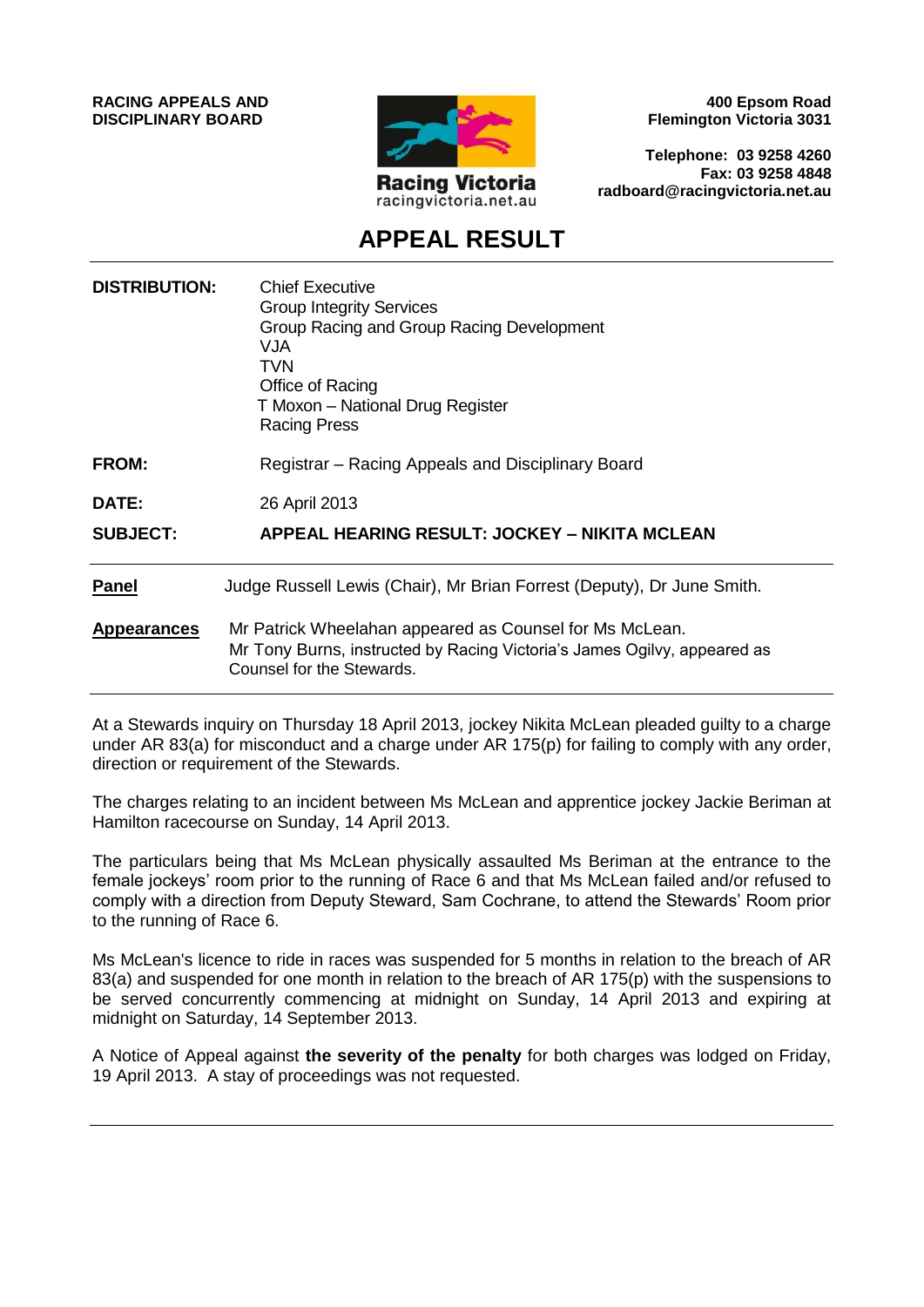### **DECISION: Charge 1**: Appeal dismissed

#### **Charge 2:**

Appeal allowed. Period of suspension is varied to expire at midnight on 30 June 2013.

Period of suspension of one month to be served concurrently with period of suspension imposed on charge 2.

**Tara Watson Acting Registrar - Racing Appeals & Disciplinary Board**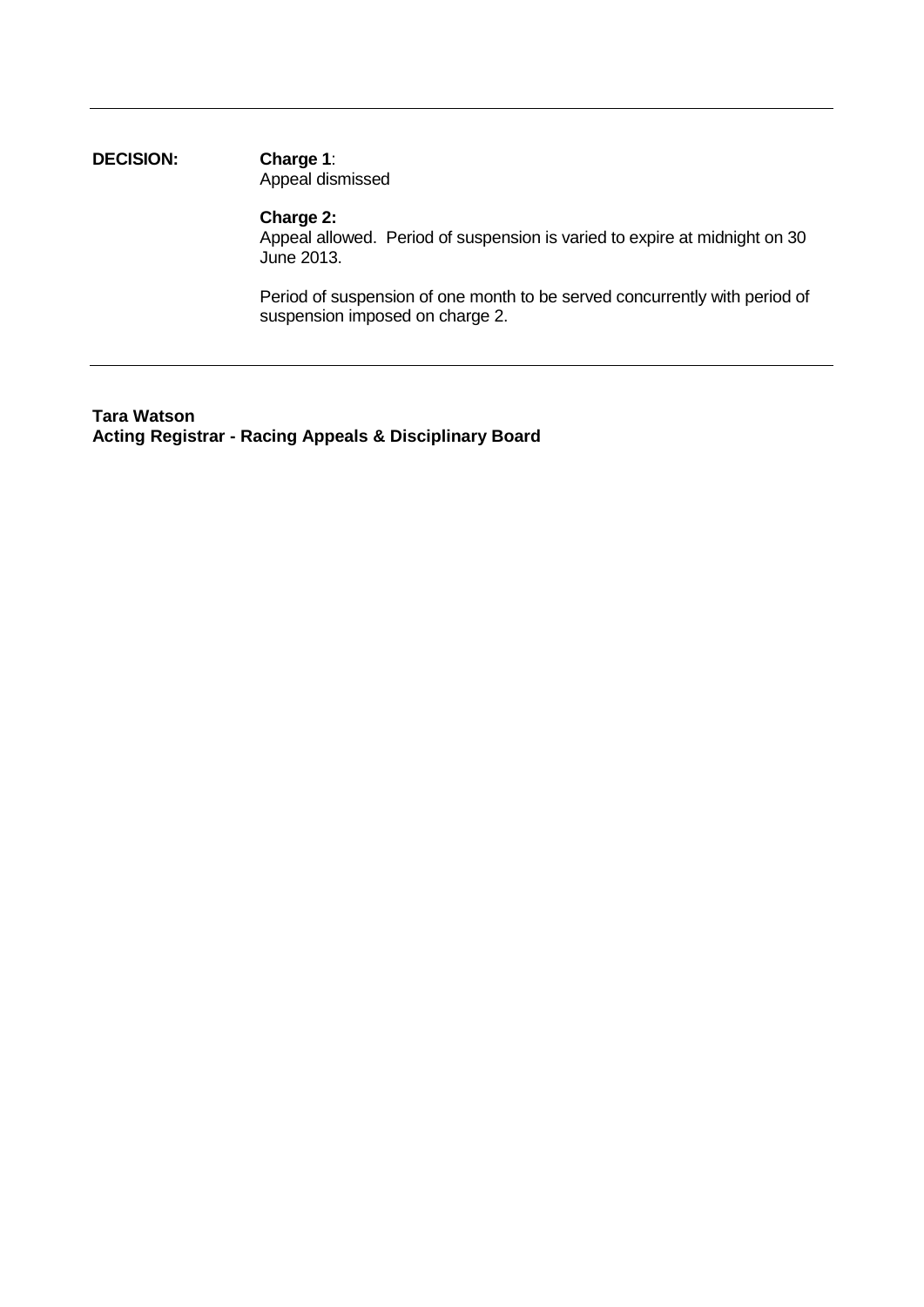# **TRANSCRIPT OF PROCEEDINGS**

## **RACING APPEALS AND DISCIPLINARY BOARD**

\_\_\_\_\_\_\_\_\_\_\_\_\_\_\_\_\_\_\_\_\_\_\_\_\_\_\_\_\_\_\_\_\_\_\_\_\_\_\_\_\_\_\_\_\_\_\_\_\_\_\_\_\_\_\_\_\_\_\_\_\_\_\_

**HIS HONOUR JUDGE R.P.L. LEWIS, Chairman MR B. FORREST, Deputy Chairman DR J. SMITH**

### **EXTRACT OF PROCEEDINGS**

**DECISION**

**JOCKEY: NIKITA McLEAN**

**MELBOURNE**

## **FRIDAY, 26 APRIL 2013**

MR A. BURNS appeared on behalf of the RVL Stewards

MR P. WHEELAHAN appeared on behalf of the Appellant